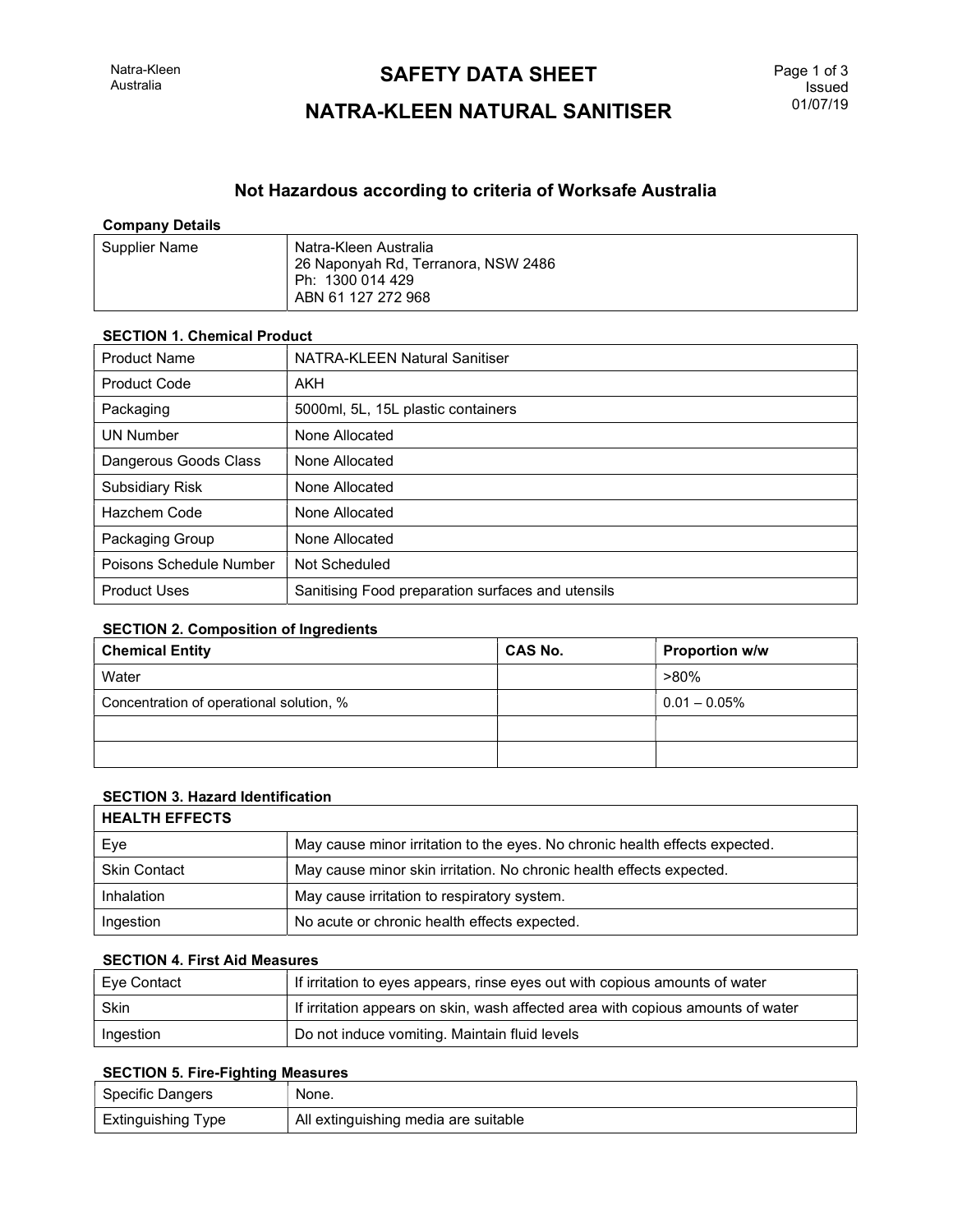## **SAFETY DATA SHEET**

# NATRA-KLEEN NATURAL SANITISER

### SECTION 6. Accidental Release Measures

| Spills             | If spilled will spontaneously decompose without producing toxic compounds.<br>Neutralisation is not needed. |
|--------------------|-------------------------------------------------------------------------------------------------------------|
| Method of Clean up | No clean up is required                                                                                     |

#### SECTION 7. Handling and Storage

| Handling | No special requirements       |
|----------|-------------------------------|
| Storage  | Store out of direct sunlight. |

#### SECTION 8. Exposure Controls, Personal Protection and Exposure Limits

| <b>Exposure Standards</b>   | None established                             |  |
|-----------------------------|----------------------------------------------|--|
| <b>Engineering Controls</b> | Not available                                |  |
| <b>Personal Protection</b>  | Not required under normal conditions of use. |  |
| Flammability                | Not Flammable                                |  |

#### SECTION 9. Physical and Chemical Properties

| <b>Physical State</b> | Liquid                    |
|-----------------------|---------------------------|
| Appearance            | <b>Transparent Liquid</b> |
| Odour                 | Faint chlorine odour      |
| Solubility in water   | Not applicable            |
| Specific Gravity      | No information available  |
| рH                    | 7.5                       |
| <b>Boiling Point</b>  | No information available  |
| <b>Flash Point</b>    | Not Flammable             |

### SECTION 10. Stability and Reactivity

| Incompatibility (Materials to avoid) | None known |
|--------------------------------------|------------|
| Chemical stability                   | Stable     |
| Hazardous                            | No         |
| Hazardous reactions                  | None known |

#### SECTION 11. Toxicological Information

| <b>Toxicity</b>           | Low toxicity                                                   |
|---------------------------|----------------------------------------------------------------|
| Routes of exposure        | Inhalation, ingestion, eye and skin                            |
| Carcinogenicity           | Not carcinogenetic                                             |
| <b>Medical conditions</b> | No medical conditions are expected to be triggered by exposure |
| Effects of over exposure  | No health effects expected                                     |
| Birth defect information  | Does not cause birth defects                                   |
| Reproduction information  | Does not affect reproduction                                   |